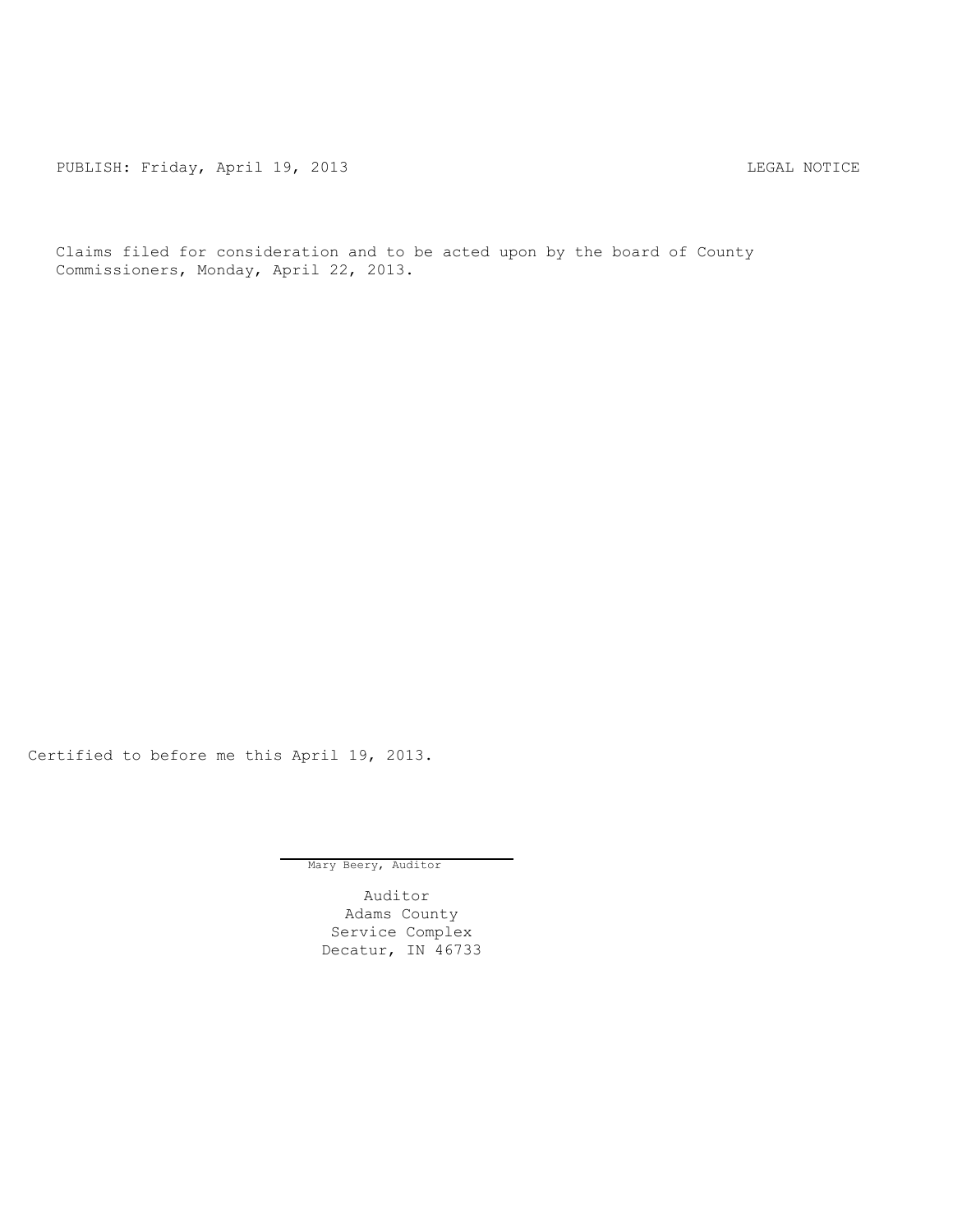

## **Claims Docket for Newspaper Adams County, Indiana**

## For Period: **3/26/2013** to **4/8/2013**

*313 W. Jefferson St. Decatur, IN 46733 (219) 724-2600*

## Date Claims to be Paid: **4/22/2013**

| <b>Vendor</b>                        | <b>Amount</b> | <b>Vendor</b>                            | <b>Amount</b> |
|--------------------------------------|---------------|------------------------------------------|---------------|
| Adams Memorial Hospital              | 183.84        | <b>Adams County Treasurer</b>            | 17,013.73     |
| Indiana Michigan Power               | 10,672.40     | Baker And Sons Plumbing &                | 96.00         |
| Barker And Sons Wrecker S            | 462.50        | <b>Berne Police Department</b>           | 1,755.00      |
| Berne Tri-Weekly News                | 267.02        | Hoosier Blue Flame                       | 93.50         |
| <b>Charles Bowers</b>                | 2,333.33      | Chet's Pest Control                      | 30.00         |
| Cintas Location #338                 | 37.00         | City Of Decatur                          | 92.64         |
| Decatur True Value                   | 217.21        | Complete Printing Service                | 1,146.30      |
| Craigville Telephone Comp            | 119.00        | Decatur Daily Democrat                   | 196.12        |
| <b>Decatur Dental Service</b>        | 84.50         | Decatur Postmaster                       | 460.00        |
| Decatur Tire Center                  | 48.50         | Douglas L. Bauman                        | 203.20        |
| Erie Haven                           | 265.50        | Gordon Food Service                      | 3,263.99      |
| Drake, Gregory L.                    | 60.00         | Grimm's Auto                             | 115.21        |
| Haggard-Sefton & Hirschy             | 800.00        | Hilty Engine Service                     | 35.50         |
| Indiana State Police Trai            | 108.00        | <b>Innovative Concepts</b>               | 69.90         |
| K-Mart                               | 64.94         | Racquel Werich                           | 300.87        |
| Kiess Electric                       | 138.13        | Lehman Feed Mill                         | 581.00        |
| Louise Busse                         | 173.80        | Mark S. Gresla, MD                       | 60.00         |
| Monroe Water Department              | 164.10        | Piqua Auto And Truck Repa                | 325.00        |
| Portland Motor Parts, Inc            | 320.09        | Rhonda L. McIntosh                       | 127.60        |
| Selking International                | 7,118.79      | Sherwin-Williams                         | 103.56        |
| <b>Stone-Street Quarries</b>         | 251.20        | Teryl R. Smith                           | 51.39         |
| Print Shop                           | 2,310.65      | Top Supply Company                       | 180.92        |
| Underground Pipe & Valve,            | 2,171.70      | Wal-Mart / GEMB                          | 151.33        |
| Waste Management Of Fort             | 301.64        | Welder Services, Inc.                    | 45.72         |
| West Payment Center                  | 503.00        | Napa Auto Parts                          | 15.57         |
| The Galley Restaurant                | 59.96         | CenturyLink                              | 2,498.13      |
| Adams County Automotive Supply, Inc. | 85.38         | Adams Central Community S                | 4,750.00      |
| Purdue University                    | 102,151.40    | Bailey's Test Strips & Th                | 25.00         |
| Bauman Upholstery, Inc.              | 85.00         | <b>B</b> Secure Alarm Systems            | 1,264.40      |
| Lehman Auto Sales                    | 45.80         | Don Myers Plumbing                       | 13.80         |
| Indiana Recorders Associa            | 250.00        | W. A. Jones And Son                      | 588.23        |
| Decatur Ag Center                    | 387.10        | Zurcher's Best-One Tire & Auto Care, Inc | 405.05        |
| Tom Magnan/Special Needs             | 4.80          | Benicomp, Inc.                           | 30,215.34     |
| Great American Broadband             | 1,423.43      | Emil W. Meyer                            | 60.00         |
| Harvest Land Co-op                   | 7,388.49      | Janet Lough                              | 500.00        |
| Wal-Mart                             | 38.31         | Adam B. Eguia                            | 239.50        |
| Adams County Truck Repair            | 3,109.72      | Advanced Imaging Solutions, Inc.         | 182.65        |
| <b>Fastenal Company</b>              | 9.46          | Thomas R Krueckeberg                     | 46.64         |
| Adams County Sheriff's Department    | 166.00        | Harvest Land Co-Op                       | 271.58        |
| <b>ERS Wireless Communications</b>   | 2,013.30      | Michael G. Werling                       | 468.75        |
| Moser Farm Equipment, Inc.           | 172.00        | Upper Wabash River Basin Commission      | 1,000.00      |
| Troyer's                             | 1,852.07      | McKesson Medical - Surgical              | 285.99        |
| <b>Uricks Trucking</b>               | 1,606.00      | Bi-County Services, Inc                  | 3,276.00      |
| Dell Marketing                       | 3,859.37      | Verizon Wireless                         | 40.01         |
| Stationair's Express                 | 1,014.40      | Karla Marbach                            | 524.25        |
| Personal Touch Specialities & Gifts  | 52.00         | <b>Clark Power Services</b>              | 532.50        |
| Cintas Location #G64                 | 648.84        | Marco Developments, LLC                  | 4,960.86      |
| LBH Chemical & Industrial            | 902.32        | Fort Wayne Medical Laboratory            | 24.00         |